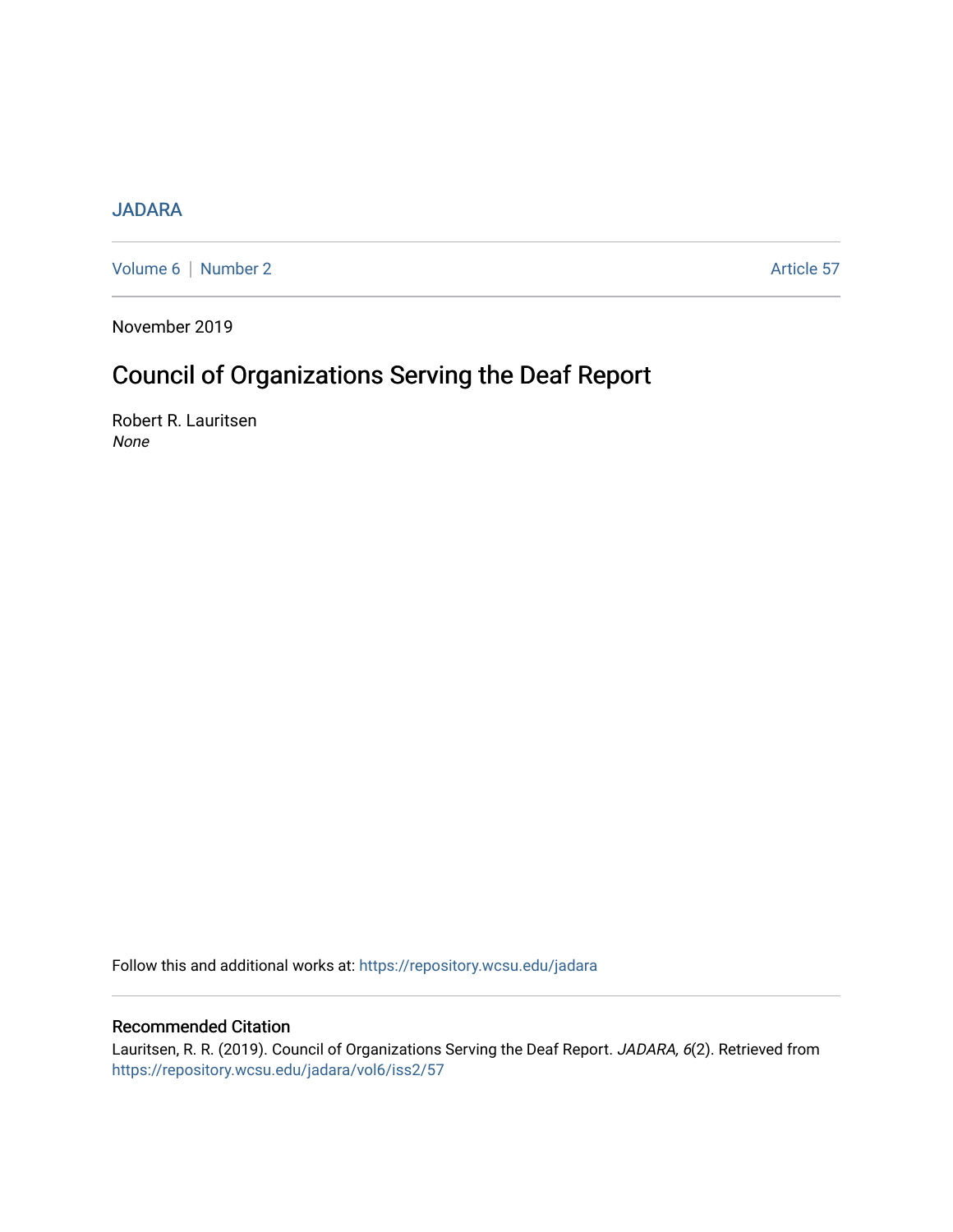# COUNCIL OF ORGANIZATIONS SERVING THE DEAF REPORT

### By ROBERT R. LAURITSEN, PRWAD Representative to COSD

The By-Laws of PRWAD as amended at Rochester, New York, October 1970, require that the PRWAD representatives to COSD be members of the Executive Board of PRWAD (Article V, Section 9: For purposes of efficiency, economy, and convenience of communication, only members of the Executive Board shall be eligible for selection or election as an official representative of PRWAD to another organization.).

At the eleventh COSD Board Meeting October 8-9, 1971, Washington, D.C., the By-Law Committee of COSD proposed that representation of member organizations be reduced to one representative. This amendment passed.

Mr. William Woodrick and I served as PRWAD representatives to COSD until January of 1972. Since January, I have served as the PRWAD representative.

The current officers of COSD (effective March 1972) are:

President: Emil S. Ladner President-Elect: David M. Denton Vice President: Robert R. Lauritsen Secretary: Jess M. Smith Treasurer: Donald O. Peterson Executive Committee Members: Joseph P. Youngs, Jr. and A1 Van Nevel

Member-at-Large: Dr. Eugene D. Mindel, Hon. Charles McC. Mathias, Mervin D. Garretson, and Thomas A. Mayes

Active membership of COSD stands at fourteen active organizations. As you know, the A.G. Bell Association withdrew their membership during 1971. A letter has recently been sent to Dr. Leo Connor, President of A.G. Bell, from President Ladner suggesting further clarification as to the rationale for A.G. Bell's withdrawal. Associate memberships of COSD have grown rapidly in the past few months. The number of Associate members now stands at ten, with indications of this number increasing.

204